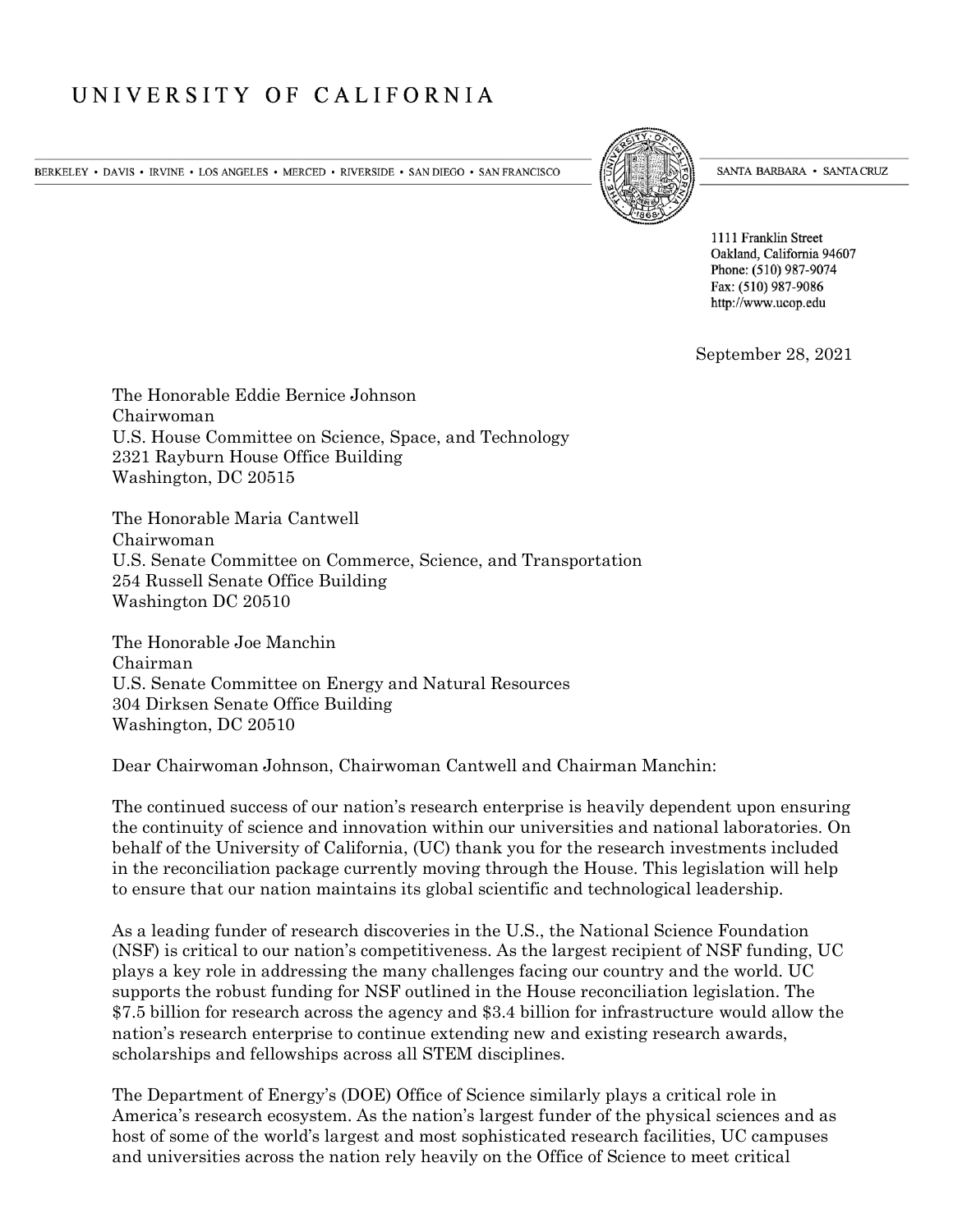research and technology development goals and objectives. UC is also proud of its management role in three national laboratories (Berkeley, Livermore and Los Alamos National Laboratories), we value our role as a partner in helping the Department meet its core missions. UC supports the \$15.8 billion for DOE in the House reconciliation bill. The \$11.6 billion for infrastructure improvements at national laboratories will ensure the continuity of research and technology discoveries in the U.S. and maintain our competitive edge across the globe.

Finally, UC applauds the bill's aim to focus on climate modeling and resiliency research, which is necessary for solving some of the greatest technological challenges in our society today. The bill would allocate over \$1 billion across NSF, the National Aeronautics and Space Administration (NASA) and the National Oceanic and Atmospheric Administration (NOAA) for climate resiliency, including wildfire research. Given the impact of wildfires on our nation and in California, this is a critical research area for continued federal investment in the reconciliation package and in the coming years. Wildfire research is key to protecting America's lands, as well as California's economy and infrastructure particularly for vulnerable communities.

We greatly appreciate your continued support of, and leadership in science and technology. This reconciliation package reflects that commitment and ensures the advancement of research knowledge with the potential to transform the future. UC strongly supports the funding allocated in the reconciliation package for the science agencies and hopes these funding levels are protected as the legislation advances toward passage.

Sincerely,

Theresa a Maldonado

Theresa A. Maldonado, Ph.D., P.E. Randy Katz

Poarant Mohopatra

Prasant Mohapatra Pramod Khargonekar

Roger M. Wahimoto

Roger Wakimoto Marjorie Zatz Vice Chancellor for Research, UC Los Angeles Interim Vice Chancellor for Research and

Forly A. Ton

Rodolfo Torres **Sandra Brown** Development, UC Riverside

You're ( H Jowenstein

Daniel H. Lowenstein Joe Incandela Executive Vice Chancellor and Provost, UC Vice Chancellor for Research, UC Santa San Francisco Barbara

Rendy Howard Katz

Vice President for Research & Innovation Vice Chancellor for Research, UC Berkeley

Pranod Khanganda.

Vice Chancellor for Research, UC Davis Vice Chancellor for Research, UC Irvine

Marjonie S. Batz

Economic Development, UC Merced

Sandeal Beau-DRO

Vice Chancellor for Research and Economic Vice Chancellor for Research, UC San Diego

Je Smande